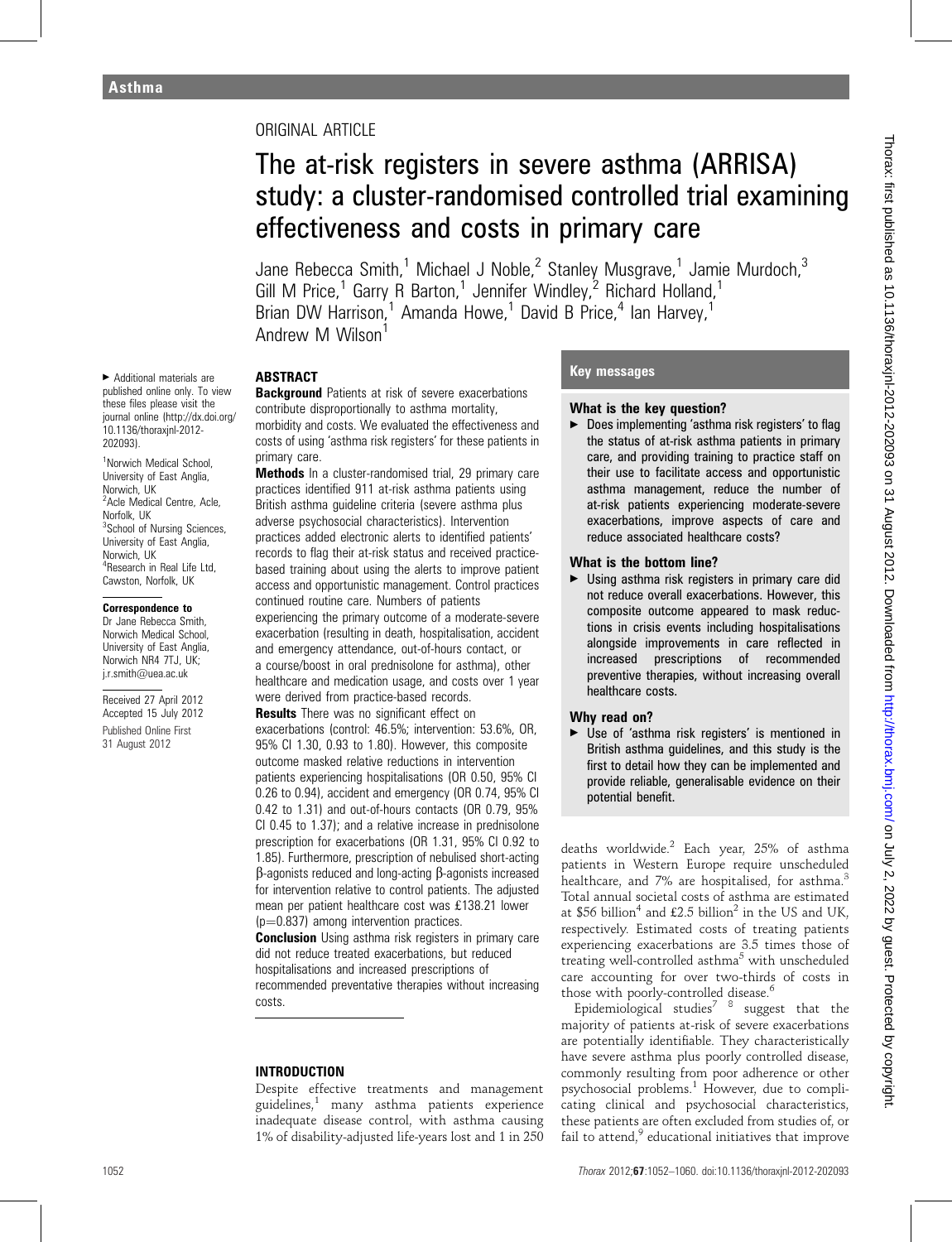outcomes in general asthma populations.<sup>10</sup> Existing evidence is thus unlikely to be generalisable to this group. Furthermore, there is a paucity of high-quality studies of non-pharmacological interventions specifically targeting patients with severe asthma, particularly in primary care.<sup>1</sup>

Although at-risk patients under-use primary care services and often fail to attend scheduled appointments, $12$  opportunistic asthma management and earlier emergency treatment might be facilitated if they are identified at each healthcare contact. Our pilot study using an 'asthma risk register' to alert staff to the status of at-risk asthma patients in a single primary care practice suggested it was a low-cost intervention that reduced emergency treatments and service use to levels of matched controls.13 Use of risk registers is mentioned in British asthma guidelines, $1$  but they are not included in UK quality measures for primary care<sup>14</sup> due to lack of evidence. The aim of this study, conducted as a cluster-trial given the practice-level intervention, was therefore to evaluate whether, compared to routine care, use of asthma risk registers reduced numbers of at-risk patients experiencing exacerbations, improved aspects of care and altered associated healthcare costs.

#### **METHODS**

#### Design and participants

A pragmatic cluster-randomised trial in which data collected spanned the period November 2006-May 2009 was conducted in interested primary care practices in Norfolk, UK meeting the eligibility criteria of: (1) having a computer system that supported addition of electronic alerts to patient records; and (2) not already using an electronic system to support targeted, prospective management of selected at-risk asthma patients (figure 1). Clinicians at practices identified at-risk asthma patients aged 5+ years in two stages using British guideline

 $criterion<sup>1</sup>$  (figure 2). A database manager then randomised practices using a computer-generated list of random permutations with a block size of two and stratified according to whether their Index of Multiple Deprivation score was above or below the Norfolk median.<sup>15</sup> Practices in a block were randomised simultaneously to ensure allocation concealment (ISRCTN trial register number 36918958).

## Intervention

The practice-level intervention comprised:

- 1. Addition of electronic alerts visible to all staff to the computerised records of identified at-risk patients to flag their at-risk status at each contact. Wording was customised by the practice (eg, 'Asthma risk, prioritise care'; 'ARRISA: vulnerable asthmatic') and the appearance and visibility of alerts varied across different software (eg, pop-ups requiring active clearance; yellow post-it style notes remaining on screen).
- 2. A one hour practice-based training session (box 1) to support effective use of the alerts at which at least one representative from each staff group (GP, nurse, receptionist, manager/ administrator, dispenser) was present. The GP and nurse from the pilot study practice<sup>13</sup> led the standardised training, which advised staff on how to engage with, and improve the routine and emergency management of, at-risk asthma patients using case examples to highlight potential actions for receptionists, clinicians and dispensary teams (box 1). Practices agreed an action plan for cascading information to absent staff, providing reminders for existing staff, and inducting new staff. Alerts were activated once dissemination was complete.

Intervention practices had open access to the study team, were telephoned at 1, 3 and 6 months and received a newsletter an average of 5 months after activation of alerts to reinforce implementation and encourage ongoing training. An

Figure 1 CONSORT diagram showing flow of practices (N) and patients (n) through the study.

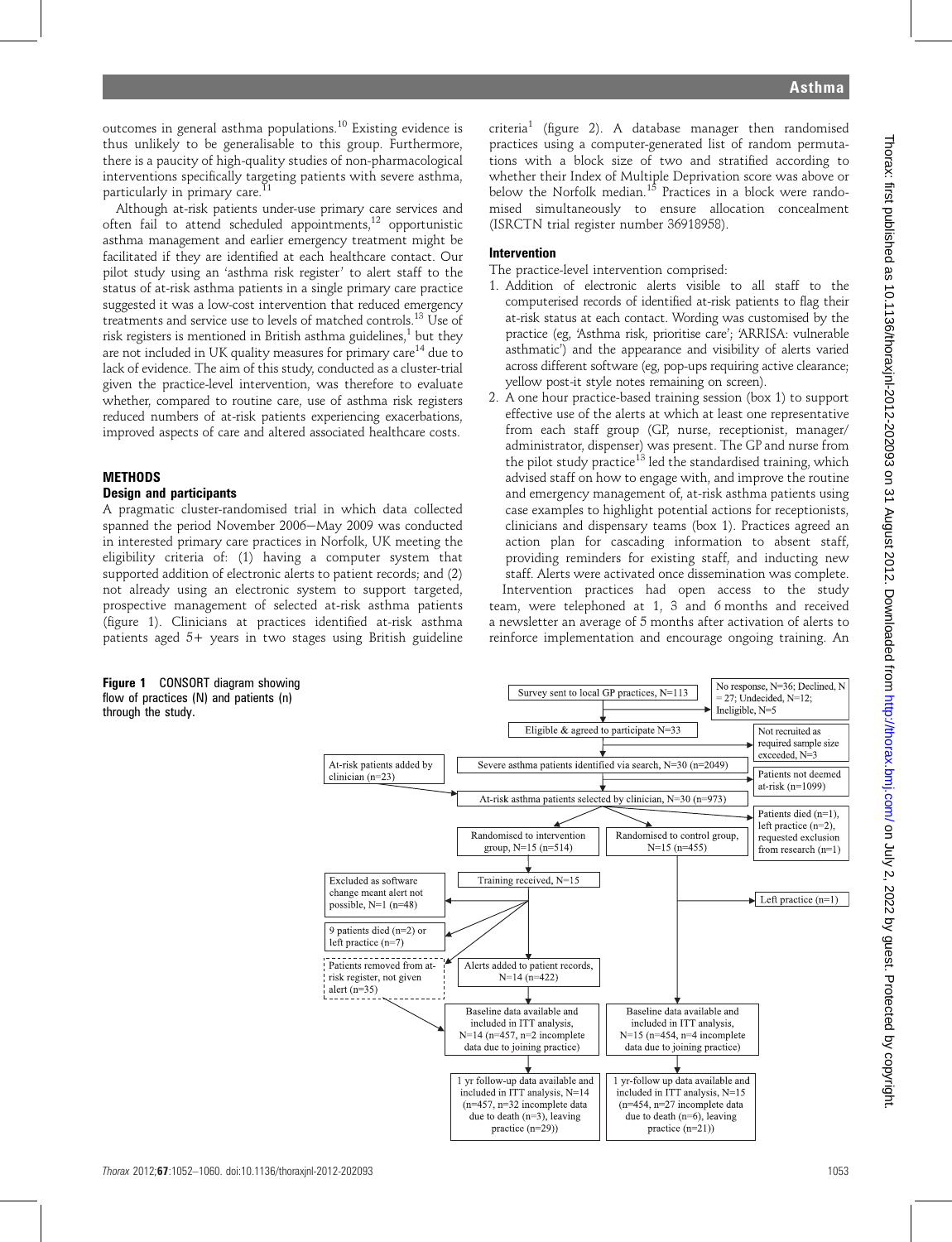Figure 2 Identification and selection of patients for inclusion on asthma risk registers. \*This search had been piloted and optimised in an attempt to balance sensitivity and specificity at two different sized practices (9000 and 16 900 patients) with differing software systems, at both identifying 9% of registered asthma patients as having severe asthma. +Due to poor coding of psychosocial problems in practice databases, electronic searches proved inadequate in identifying the majority of patients meeting criteria for being at-risk from their asthma at the pilot site $^{13}$  so use of local clinical knowledge was essential to ensure comprehensive identification of at-risk patients.



With justification and following discussion with the research team as necessary, other clinician-specified reason for patient not identified via above being considered at-risk from their asthma†.

end-of-study questionnaire (online supplementary table A) assessed staff views on the intervention.

#### Control practices

Following identification of at-risk asthma patients, control practices continued usual care, comprising at least annual practice-based asthma reviews in nurse-led clinics, plus follow-up in secondary care outpatient clinics and emergency primary and secondary care for some patients as required.<sup>1</sup>

#### Data collection and coding

Anonymous patient-level data on primary care-based clinical events and medications were extracted electronically from practicebased computerised records using NHS MIQUEST $^{16}$  or practicespecific software. Data on secondary care and out-of-hours service use were manually extracted from letters/reports in individual records. Baseline data were collected for the 1-year period prior to, and follow-up data for the 1-year period following, activation of alerts at intervention practices for each pair of practices randomised together. Data were imported/entered into an Access database. One of two researchers used all available information to code clinical events as associated with an exacerbation, otherwise respiratoryrelated or unrelated to asthma. Data were then processed to generate descriptive characteristics, outcomes, and resource use estimates. Validation of selected data with other sources (eg, for ambulance use) did not highlight any missing data in practice records and coding of deaths and exacerbations were checked (see below). Since electronically-extracted data did not always allow complete or accurate differentiation between GP and nurse, or respiratory and non-respiratory primary care contacts, detailed data on such contacts for costing were manually extracted from records for a random sample of up to five patients per practice.

The primary outcome was the number of patients experiencing a moderate-severe exacerbation, defined as per contemporaneous studies<sup>17</sup> as those resulting in death (determined in a blinded review of records by two physicians), hospitalisation, accident and emergency (A&E) attendance, out-of-hours medical contact, or a course or boost in oral corticosteroids (prednisolone) for asthma. An algorithm was applied to automatically code two or more events occurring <14 days apart as a single exacerbation. Where there was uncertainty regarding use of prednisolone for maintenance treatment versus exacerbations (based on three or more prescriptions of  $>60$  prednisolone tablets), or three or more events were each separated by <14 days, prescription and clinical data were manually reviewed by researchers blind to study group and a clinical opinion sought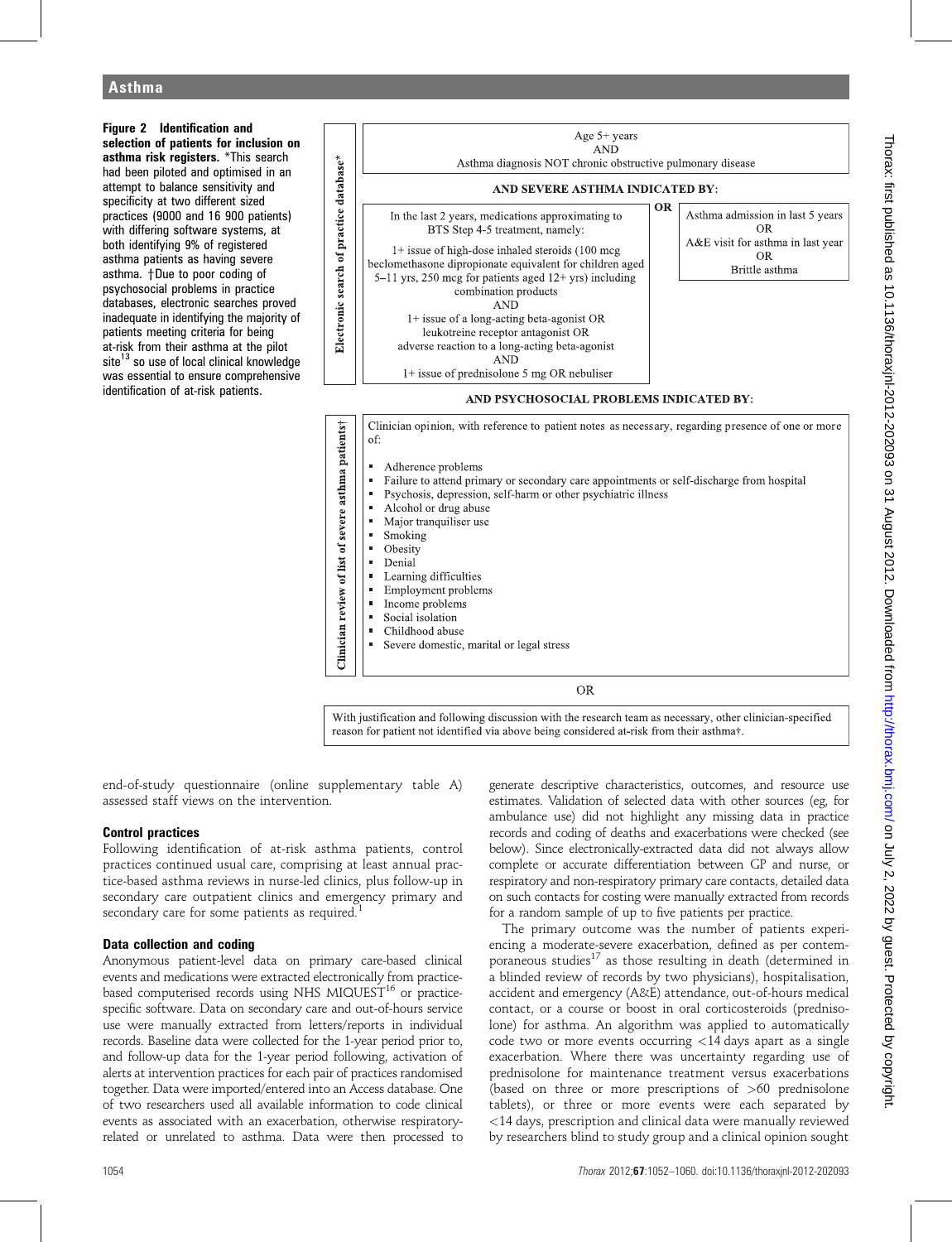# Box 1 Content of practice training sessions

- $\blacktriangleright$  Introductions
- ▶ Background and rationale covering evidence on morbidity and mortality and British guideline recommendations in relation to at-risk asthma patients; findings from the pilot study; the need to identify and facilitate rapid access for these patients; and the practice nurse perspective (to enhance nurse engagement and allay commonly expressed anxieties about increased workload).
- $\triangleright$  Study aims and design
- $\blacktriangleright$  Interactive exploration of practice's existing experience, knowledge, awareness and current good practice with respect to at-risk asthma patients (eg, any known asthma deaths or example patients, associated risk factors, existing management strategies such as following up admissions/ out-of-hours contacts, prescription monitoring) and areas for improvement, which were probed to tailor subsequent discussions and the information provided.
- $\triangleright$  Case study-based discussion drawing from practice examples or three pre-prepared clinical cases highlighting issues and possible strategies for improved management for receptionists (eg, making a good first contact to improve engagement, fast-tracking clinical contact), clinicians (eg, being accessible, engaging and educating patients, and addressing psychosocial or other factors affecting asthma at every opportunity), and dispensary team (eg, being aware of prescription review dates and adherence indicators) as relevant to attendees.
- $\triangleright$  Discussion and agreement regarding practice-specific implementation covering:
	- $-$  Appearance and wording of the electronic alert, which the practice customised to ensure optimal recognition and application.
	- Proposed actions for different staff in response to the alerts.
	- Parallel use of written lists in reception for some small practices.
	- $-$  Agreement of a dissemination action plan, as necessary, for cascading information to all absent practice staff (who does, how done, use of reminders, informing new staff etc).
	- $-$  The issue of **disclosure to patients**, which was left to the discretion of the practice after reviewing the study ethics approval and pilot study experiences.
	- Amendments to the register, including questions regarding the eligibility of specific patients and forms to complete for adding or removing patients during the study so that all patients considered for inclusion could be tracked.
- $\blacktriangleright$  Follow-up plans
- $\blacktriangleright$  Summary and thanks

Specific details of agreed implementation at the practice, along with generic content, were summarised in handouts provided to all attendees.

as necessary to determine the number of exacerbations represented. Exacerbation counts from a sub-sample of 50 such complex cases were compared between the two researchers and a further 20 were checked by an independent clinician, with high levels of agreement shown (Kappa for both  $>0.71$ ).

Secondary outcomes were individual components comprising an exacerbation as above, outpatient attendances for asthma, primary care contacts, 'did not attends' (DNAs) at consultations, and asthma medications. Prescription data were processed to provide counts of inhalers/packs issued for medications, with combination products counted under both relevant categories and beclomethasone-equivalent daily doses calculated for inhaled corticosteroids. Asthma severity was described as the number of classes  $(0-9)$  of asthma medications prescribed in the baseline year, counting high- and low-dose inhaled corticosteroids separately. Smoking history, a Charlson co-morbidity index score,18 co-existing rhinitis, and socio-demographic characteristics were derived from baseline data, supplemented with follow-up data where this was missing.

## Statistical analyses

An effective sample size of 134 patients per group was initially calculated assuming Type I error 0.05, Type II error 0.1, and an exacerbation rate of 50% in controls and 30% in the intervention group, based on pre- and post-intervention observations in the pilot study.13 To adjust for clustering, a mean cluster size (number of at-risk asthma patients per practice) of 20 and an intra-cluster correlation coefficient (ICC) of 0.05,  $^{\rm 19}$  was assumed, yielding a sample size of 268 patients per group. However, analyses of baseline exacerbation data from the initial 19 practices recruited indicated a mean cluster size of  $36$ , and an ICC=0.068 which, with other previous assumptions, suggested randomising 453 patients (13 practices) per group to achieve the equivalent of the original sample size based on individual randomisation.

Descriptive data were visually compared to identify any major baseline differences between groups, and covariates for inclusion in fully adjusted analyses were selected from a list of pre-specified prognostic variables. Adjustments were made for independent predictors of the primary outcome<sup>20</sup> identified via simple and multiple regression.

Mixed-effect models were used to adjust for clustering of outcomes within practices<sup>21</sup> in producing effect sizes,  $95\%$ CIs and p values. Analyses were conducted with random effect for practice, adjusted for stratification (above/below-average Index of Multiple Deprivation) alone ('unadjusted') and additionally adjusted for baseline values of the outcome and other selected covariates ('adjusted'). Random-effects logistic models producing ORs were used for binary outcomes (n, %) since there was no difference in follow-up times between groups ( $p=0.458$ ; Mann-Whitney test). ICCs were estimated in these models for the primary outcome and its components. Random-effects negative-binomial models, producing rate-ratios (RRs), taking into account each patient's observation time, were used for outcomes experienced by the majority of patients where ORs exaggerate effects. Results for these were described using median and IQR rates (counts per year), since they were generally heavily positively skewed with extra-Poisson variation.

The main analyses were undertaken on an intentionto-treat (ITT) basis including all at-risk patients identified prerandomisation who were alive and registered with practices on the date alerts were activated at intervention practices. Additional analyses were conducted in a 'pure' sub-group of the ITT sample (analogous to 'per protocol') that excluded patients: (1) removed from registers by practices between randomisation and the start of follow-up, whose records therefore did not receive an alert, or (2) subsequently identified as having a COPD diagnosis recorded during their baseline year. To examine potential impacts of variations in the visibility of alerts and data extraction methods, another pre-specified, secondary ITT

Thorax 2012;67:1052–1060. doi:10.1136/thoraxjnl-2012-202093 1055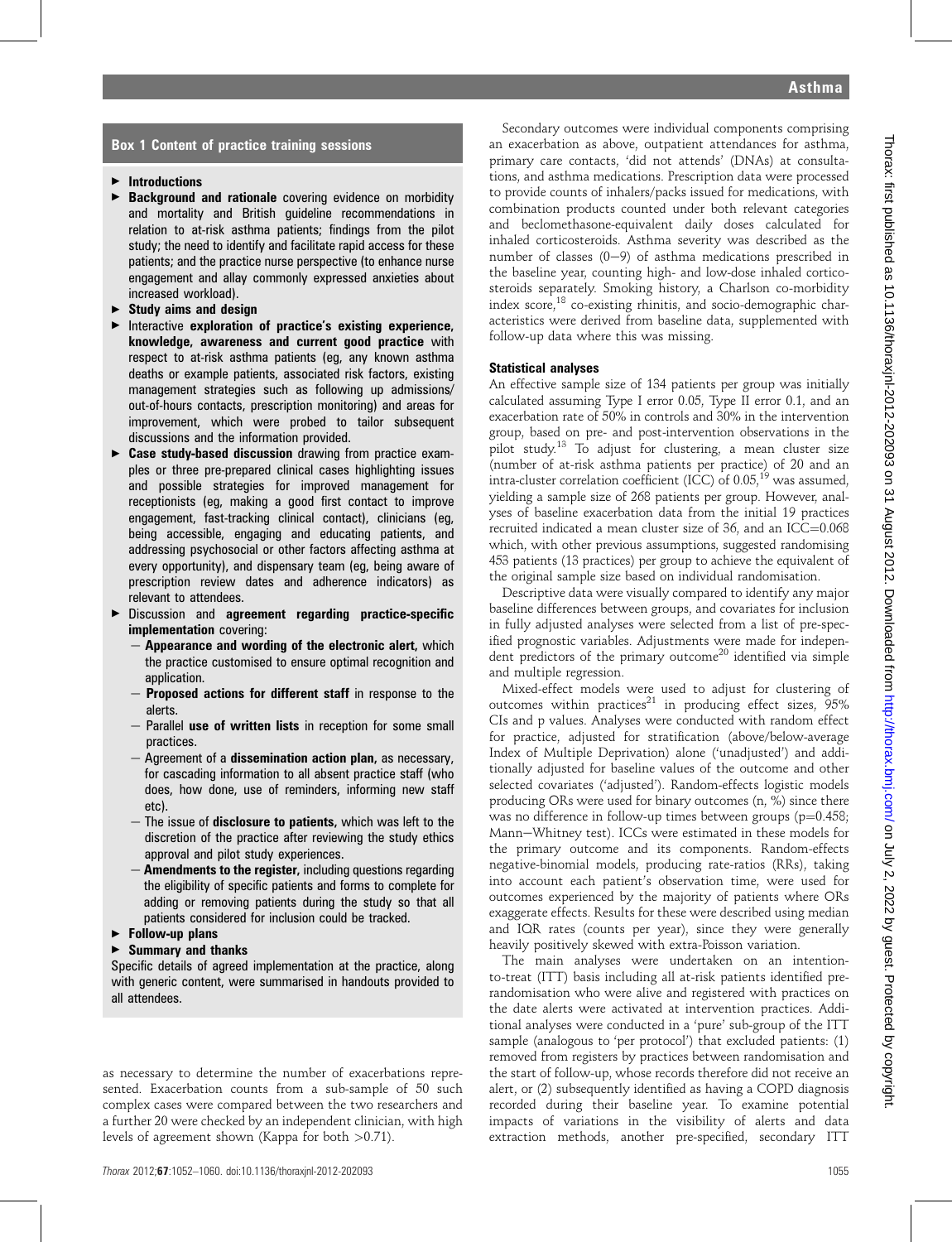analysis tested the interaction between practice software-type (EMIS vs non-EMIS) and the intervention. Analyses were performed using Stata (StataCorp. Stata Statistical Software: Release V.11.1SE, 2009). Nominal significance level was 5% throughout; with no adjustments for multiple testing.

## Cost analyses

Total respiratory- and non-respiratory-related costs were estimated from the viewpoint of the UK NHS with resource use valued at 2007 $-$ 2008 rates using unit costs from published<sup>22-25</sup>

or local sources as applicable. Implementation costs (searching for and identifying patients, setting up alerts, delivering training, and practice follow-up) for each practice were estimated using researcher records. Per-patient costs for the entire baseline and follow-up years were estimated and for patients joining practices during baseline or leaving during follow-up the average cost per day for items in the same period was applied to any time for which data were missing.

The mean change in annual NHS costs was estimated for control and intervention groups. Additionally, the (unadjusted)

#### Table 1 Baseline practice and patient characteristics

|                                                                                            | Intervention group ( $N = 14$<br>practices, 457 patients) | Control group ( $N = 15$<br>practices, 454 patients) | All practices $(N = 29)$<br>practice, 911 patients |
|--------------------------------------------------------------------------------------------|-----------------------------------------------------------|------------------------------------------------------|----------------------------------------------------|
| Practice-level characteristics                                                             |                                                           |                                                      |                                                    |
| Median (IQR) practice list size*                                                           | 8368 (4428)                                               | 7892 (5770)                                          | 8002 (4948)                                        |
| Median (IQR) Index of Multiple Deprivation score, where higher $=$ more deprived $\dagger$ | 25.24 (15.08)                                             | 16.89 (11.83)                                        | 20.28 (14.13)                                      |
| Practice software system                                                                   |                                                           |                                                      |                                                    |
| <b>EMIS LV</b>                                                                             | 2(14.3%)                                                  | $9(60.0\%)$                                          | 11 (37.9%)                                         |
| <b>EMIS PCS</b>                                                                            | 2(14.3%)                                                  | 2(13.3%)                                             | 4 (13.8%)                                          |
| <b>VISION</b>                                                                              | 5(35.7%)                                                  | $3(20.0\%)$                                          | 8(27.6%)                                           |
| <b>SystmOne</b>                                                                            | 4(28.6%)                                                  | 1(6.7%)                                              | 5(17.2%)                                           |
| Torex synergy                                                                              | $1(7.1\%)$                                                | 0                                                    | $1(3.4\%)$                                         |
| Median (IQR) no. patients on asthma register*                                              | 606.00 (213.25)                                           | 531.00 (394.50)                                      | 574.00 (287.00)                                    |
| Median (IQR) no. severe asthma patients identified                                         | 65.50 (21.75)                                             | 56.00 (38.00)                                        | 60.00 (31.00)                                      |
| Median (IQR) no. at-risk asthma patients identified                                        | 19.00 (36.75)                                             | 13.00 (30.00)                                        | 18.00 (37.00)                                      |
| Patient demographic and clinical characteristics                                           |                                                           |                                                      |                                                    |
| Female gender                                                                              | 287 (62.8%)                                               | 271 (59.8%)                                          | 558 (61.3%)                                        |
| Mean (SD) age                                                                              | 46.4 (22.1)                                               | 44.6 (21.7)                                          | 45.5 (21.9)                                        |
| Aged $<$ 16 years                                                                          | 51 (11.2%)                                                | 56 (12.3%)                                           | 107 (11.8%)                                        |
| Median (IQR) severity score based on no. classes<br>of asthma medications prescribed (0-9) | 4 (2)                                                     | 4 $(2)$                                              | 4(2)                                               |
| Charlson co-morbidity index score                                                          |                                                           |                                                      |                                                    |
| 0                                                                                          | 325 (71.1%)                                               | 321 (70.7%)                                          | 646 (70.9%)                                        |
| $1 - 2$                                                                                    | 105 (23.0%)                                               | 98 (21.6%)                                           | 203 (22.3%)                                        |
| $3+$                                                                                       | 27 (5.9%)                                                 | 35 (7.7%)                                            | 62 (6.8%)                                          |
| Smoking status                                                                             |                                                           |                                                      |                                                    |
| Never smoked                                                                               | 176 (38.5%)                                               | 158 (34.8%)                                          | 334 (36.7%)                                        |
| Non-smoker                                                                                 | 17 (3.7%)                                                 | 32 (7.1%)                                            | 49 (5.4%)                                          |
| Ex-smoker                                                                                  | 118 (25.8%)                                               | 93 (20.5%)                                           | 211 (23.2%)                                        |
| Smoker                                                                                     | 95 (20.8%)                                                | 100 (22.0%)                                          | 195 (21.4%)                                        |
| Missing data                                                                               | 51 (11.2%)                                                | 71 (15.6%)                                           | 122 (13.3%)                                        |
| <b>Exacerbation-related events</b>                                                         |                                                           |                                                      |                                                    |
| Moderate-severe exacerbation in past year                                                  | 293 (64.1%)                                               | 266 (58.6%)                                          | 559 (61.4%)                                        |
| Median (IQR) rate of moderate-severe exacerbations                                         | 1(2)                                                      | 1(2)                                                 | 1(2)                                               |
| Hospitalisation for asthma exacerbation‡                                                   | 28 (6.1%)                                                 | 32 (7.1%)                                            | 60 (6.6%)                                          |
| A&E attendance for asthma exacerbation‡                                                    | 50 (10.9%)                                                | 49 (10.8%)                                           | 99 (10.9%)                                         |
| Out-of-hours contact for asthma exacerbation‡                                              | 45 (9.9%)                                                 | 36 (7.9%)                                            | 81 (8.9%)                                          |
| Oral prednisolone course for asthma exacerbation‡                                          | 293 (64.1%)                                               | 272 (59.9%)                                          | 565 (62.0%)                                        |
| Ambulance call for asthma exacerbation                                                     | 19 (4.2%)                                                 | 19 (4.2%)                                            | 38 (4.2%)                                          |
| Nebulised short-acting $\beta$ -agonist for asthma exacerbation                            | 46 (10.1%)                                                | 79 (17.4%)                                           | 125 (13.7%)                                        |
| Other healthcare attendances                                                               |                                                           |                                                      |                                                    |
| Secondary care outpatient consultations for asthma                                         | 92 (20.1%)                                                | 91 (20.0%)                                           | 183 (20.1%)                                        |
| Median (IQR) rate of primary care consultations for any reason                             | 10(9)                                                     | 9(10)                                                | 9(10)                                              |
| 'Did not attend' (DNAs) at primary care consultation for any reason                        | 84 (18.4%)                                                | 109 (24.1%)                                          | 193 (21.2%)                                        |
| Other asthma medications                                                                   |                                                           |                                                      |                                                    |
| Median (IQR) rate of short-acting $\beta$ -agonist inhalers prescribed                     | 7(9)                                                      | 8 (11)                                               | 7 (11)                                             |
| Median (IQR) BDP-equivalent $\mu$ g/day dose of inhaled corticosteroids prescribed         | 723 (986)                                                 | 657 (986)                                            | 685 (986)                                          |
| Median (IQR) rate of long-acting $\beta$ -agonist inhalers prescribed                      | 8(7)                                                      | 6(9)                                                 | 7(8)                                               |
| Leukotreine receptor antagonists prescribed                                                | 101 (22.1%)                                               | 125 (27.5%)                                          | 226 (24.8%)                                        |
| Theophyllines prescribed                                                                   | 27 (5.9%)                                                 | 42 (9.3%)                                            | 69 (7.6%)                                          |

Data are N (%) and reported at patient-level unless otherwise indicated.

\*Source: QOF0708\_Pracs\_Prevalence.xls spreadsheet via http://www.ic.nhs.uk/statistics-and-data-collections/audits-and-performance/the-quality-and-outcomes-framework/the-quality-andoutcomes-framework-2007-08.

ySource: Norfolk Deprivation data 2007 provided by NHS Norfolk, see: http://www.norfolkinsight.org.uk/deprivation for further information.

zEvent included in count of exacerbations (see methods for full definition).

Thorax: first published as 10.1136/thoraxjnl-2012-202093 on 31 August 2012. Downloaded from http://thorax.bmj.com/ on July 2, 2022 by guest. Protected by copyright I horax: first published as 10.1136/thoraxjnl-2012-202093 on 31 August 2012. Downloaded from <http://thorax.bmj.com/> on July 2, 2022 by guest. Protected by copyright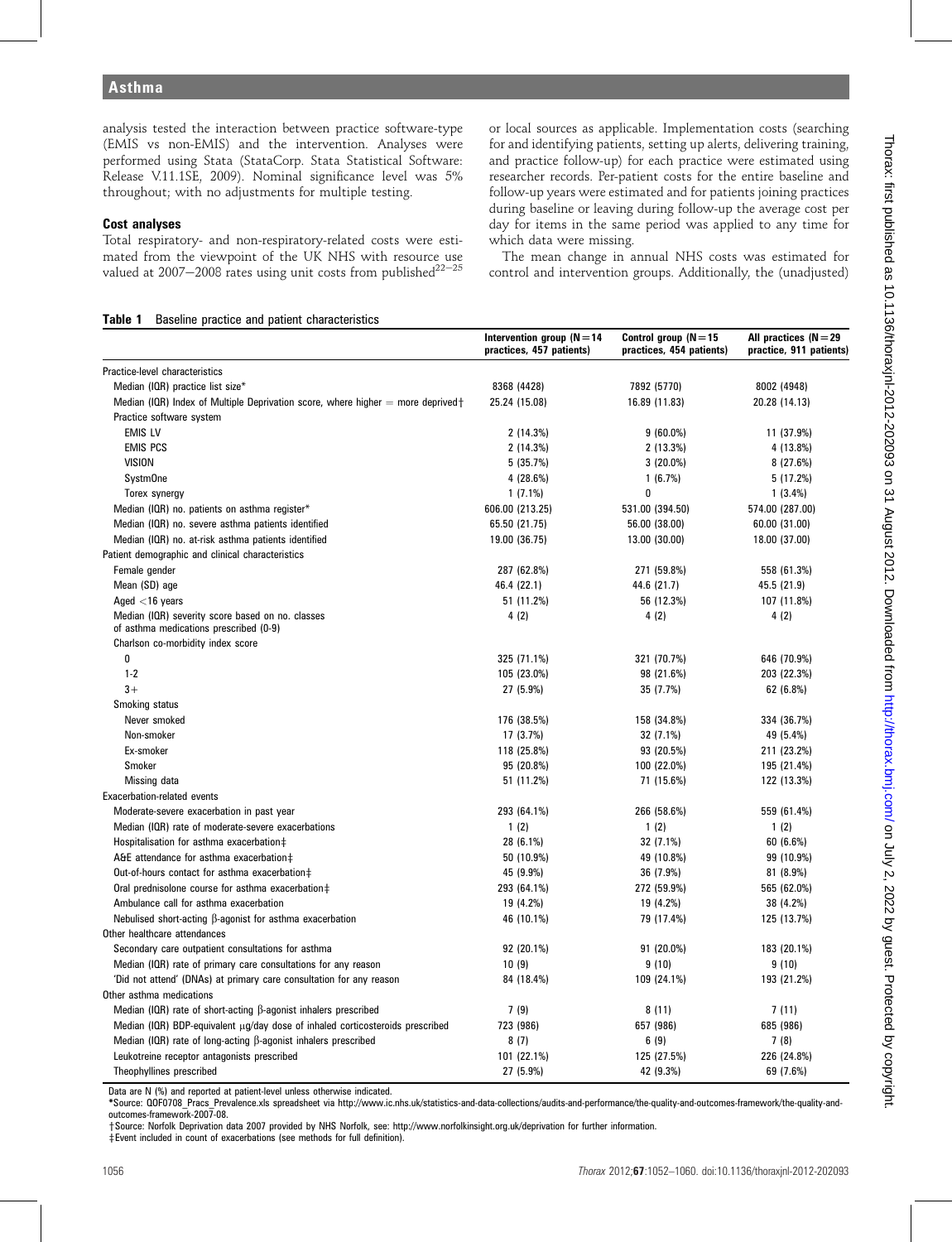mean incremental cost was estimated by taking the difference between the mean change in costs across groups. Finally, to take account of clustering, a two-stage bootstrap procedure was used to estimate the adjusted incremental cost between groups.<sup>26</sup>

#### RESULTS

Thirty practices were recruited. One intervention practice was excluded after training due to a software change precluding activation of alerts. Twenty-nine practices therefore identified 911 at-risk asthma patients with data available for analyses (figure 1). Baseline characteristics (table 1) were similar, except that at practice level intervention practices had larger and more deprived populations, and were less likely using EMIS software. There were some differences in patient-level exacerbations and DNA rates, and in medications prescribed, especially nebulised bronchodilators. Adjustments were made for baseline differences in prognostic variables as indicated.

Mean observation periods (table 2) and losses to follow-up through patients dying or leaving practices (figure 1) were similar across groups (93.0% intervention, 94.7% control with complete data). Nine patients died during follow-up, six of these (including the only one deemed due to asthma) were in the control group.

In unadjusted and fully adjusted ITT analyses, there was no significant difference between groups in the number of patients experiencing a moderate-severe exacerbation (primary outcome expressed as odds) during the follow-up year (table 2) or in the rate of exacerbations per person per year (median  $(IQR) = 1 (2)$  for

intervention, 0 (2) for control; RR (95% CI) 1.21 (0.95 to 1.55),  $p=0.13$  unadjusted; 1.16 (0.97 to 1.38),  $p=0.11$  adjusted). However, disaggregating this composite outcome, the intervention halved the odds of patients experiencing hospitalisation, nonsignificantly reduced the proportions using A&E and out-of-hours services and increased the odds of patients receiving pulse prednisolone. Significantly fewer intervention patients received nebulised b-agonists and they were prescribed significantly more long-acting beta-agonists (table 2). Findings were similar when analyses were confined to the 'pure group' excluding intervention group patients who did not receive alerts ( $n=35$ ) or were found to have a COPD diagnosis  $(n=24)$  (online supplementary table B). Similar patterns and sizes of effects were also observed when rates of events were analysed to take account of truncated follow-up for some patients. Software-type was not related to the primary outcome and there were no significant interactions of softwaretype with the intervention for the primary outcome (OR (95% CI) for unadjusted interaction =  $1.17$  (0.57 to 2.38); p=0.7). The ICC for the primary outcome, conditional on stratification, was 0.013 (95% CI 0.002 to 0.087). ICCs for components of this outcome are shown in online supplementary table C.

#### Costs

The mean per practice intervention implementation cost was £1687.40, comprising set-up (£414.24), training (£1211.17) and follow-up (£62.00), equating to an average of £51.69 per patient. When proportions of nurse  $(41.2\%, n=1070)$ , GP (58.8%, n=1524), respiratory-related (34.2%, n=887) and

|  |  |  |  |  |  |  |  | Table 2 Primary and secondary outcomes at 1 year: results from intention-to-treat analyses |  |
|--|--|--|--|--|--|--|--|--------------------------------------------------------------------------------------------|--|
|--|--|--|--|--|--|--|--|--------------------------------------------------------------------------------------------|--|

|                                                                                                | Intervention<br>$(N=14 \text{ pracs})$<br>$n = 457$ px) | Control<br>$(N=15$ pracs,<br>$n = 454$ px) | <b>Unadjusted</b><br>OR* (95% CI)<br>unless indicated | p     | <b>Adjusted</b><br>OR+ (95% CI)<br>unless indicated | p Value |
|------------------------------------------------------------------------------------------------|---------------------------------------------------------|--------------------------------------------|-------------------------------------------------------|-------|-----------------------------------------------------|---------|
| Mean (range) cluster size, comprising number of high risk<br>patients on register per practice | 32.6(3; 82)                                             | 30.3(4; 90)                                |                                                       |       |                                                     |         |
| Mean (SD) days per person post-intervention observation time                                   | 352 (54)                                                | 358 (36)                                   |                                                       |       |                                                     |         |
| Primary outcome                                                                                |                                                         |                                            |                                                       |       |                                                     |         |
| Moderate-severe asthma exacerbation                                                            | 245 (53.6%)                                             | 211 (46.5%)                                | 1.30 (0.93 to 1.80)                                   | 0.120 | 1.27 (0.95 to 1.70)                                 | 0.105   |
| Secondary outcomes: exacerbation-related events                                                |                                                         |                                            |                                                       |       |                                                     |         |
| Hospitalisation for asthma exacerbation‡                                                       | $15(3.3\%)$                                             | 29 (6.4%)                                  | 0.50 (0.26 to 0.94)                                   | 0.031 | 0.51 (0.26 to 1.00)                                 | 0.051   |
| A&E attendance for asthma exacerbation‡                                                        | 29 (6.4%)                                               | 37 (8.2%)                                  | $0.74$ (0.42 to 1.31)                                 | 0.303 | 0.70 (0.37 to 1.34)                                 | 0.284   |
| Out-of-hours contact for asthma exacerbation#                                                  | 26 (5.7%)                                               | 32 (7.1%)                                  | $0.79$ (0.45 to 1.37)                                 | 0.396 | $0.75$ (0.41 to 1.37)                               | 0.350   |
| Oral prednisolone course for asthma exacerbation‡                                              | 247 (54.1%)                                             | 213 (46.9%)                                | $1.31$ (0.92 to 1.85)                                 | 0.136 | 1.28 (0.95 to 1.73)                                 | 0.112   |
| Ambulance call for asthma exacerbation                                                         | 13 (2.8%)                                               | 12 (2.6%)                                  | 1.03 (0.42 to $2.51$ )                                | 0.950 | 1.02 (0.45 to 2.35)                                 | 0.954   |
| Nebulised short-acting $\beta$ -agonist for asthma exacerbation                                | 36 (7.9%)                                               | 63 (13.9%)                                 | $0.51$ (0.29 to 0.88)                                 | 0.016 | 0.61 (0.36 to 1.02)                                 | 0.061   |
| Secondary outcomes: other healthcare attendances                                               |                                                         |                                            |                                                       |       |                                                     |         |
| Secondary care outpatient consultations for asthma                                             | 81 (17.7%)                                              | 71 (15.6%)                                 | 1.14 (0.76 to 1.70)                                   | 0.532 | 1.27 (0.82 to 1.98)                                 | 0.283   |
| Median (IQR) rate of primary care consultations<br>for any reason                              | 9(11)                                                   | 8(11)                                      | 1.09§ (0.95 to 1.26)                                  | 0.234 | $1.06$ (0.97 to 1.16)                               | 0.190   |
| 'Did not attend' (DNAs) at primary care consultation<br>for any reason                         | 82 (17.9%)                                              | 105 (23.1%)                                | 0.64 (0.29 to 1.42)                                   | 0.270 | 0.73 (0.35 to 1.52)                                 | 0.396   |
| Secondary outcomes: other asthma medications                                                   |                                                         |                                            |                                                       |       |                                                     |         |
| Median (IQR) rate of short-acting $\beta$ -agonist inhalers prescribed                         | 6(10)                                                   | 7(12)                                      | 1.03§ (0.89 to 1.19)                                  | 0.666 | $1.03$ (0.91 to 1.17)                               | 0.600   |
| Median (IQR) BDP-equivalent $\mu$ q/day dose of inhaled<br>corticosteroids prescribed          | 658 (1036)                                              | 658 (1036)                                 | $1.10\$ (0.97 to 1.25)                                | 0.152 | $1.07$ (0.96 to 1.18)                               | 0.223   |
| Median (IQR) rate of long-acting $\beta$ -agonist inhalers prescribed                          | 8(9)                                                    | 6(9)                                       | 1.24§ (1.08 to 1.43)                                  | 0.002 | $1.08$ (0.99 to 1.17)                               | 0.085   |
| Leukotreine receptor antagonists prescribed                                                    | 111 (24.3%)                                             | 131 (28.9%)                                | $0.85$ (0.55 to 1.31)                                 | 0.459 | 0.96 (0.49 to 1.86)                                 | 0.895   |
| Theophyllines prescribed                                                                       | 23 (5.0%)                                               | 40 (8.8%)                                  | 0.56 (0.29 to 1.07)                                   | 0.079 | 0.53 (0.21 to 1.34)                                 | 0.179   |

Data are at patient-level, showing N (%) experiencing event per year and ORs unless otherwise indicated.

\*OR estimated using 'univariate' analysis of proportions in random-effects logistic regression model, adjusted for clustering and stratification only.

yOR estimated using multivariable analysis of proportions in random-effects logistic regression model, adjusted for clustering and stratification plus baseline values of outcome variable, exacerbation count, age (continuous), asthma severity (no. classes of meds), Charlson co-morbidity index (in 3 categories), and rhinitis.

zEvent included in count of exacerbations (see methods for full definition).

SRate ratio estimated using 'univariate' analysis of counts in random-effects negative binomial regression model, adjusted for clustering and stratification only.

{Rate ratio estimated using multivariable analysis of counts in random-effects negative binomial regression model adjusted for clustering and stratification plus baseline values of outcome variable, exacerbations count, age (continuous), asthma severity (#classes of meds), Charlson co-morbidity index (in 3 categories), and rhinitis.

A&E, accident and emergency.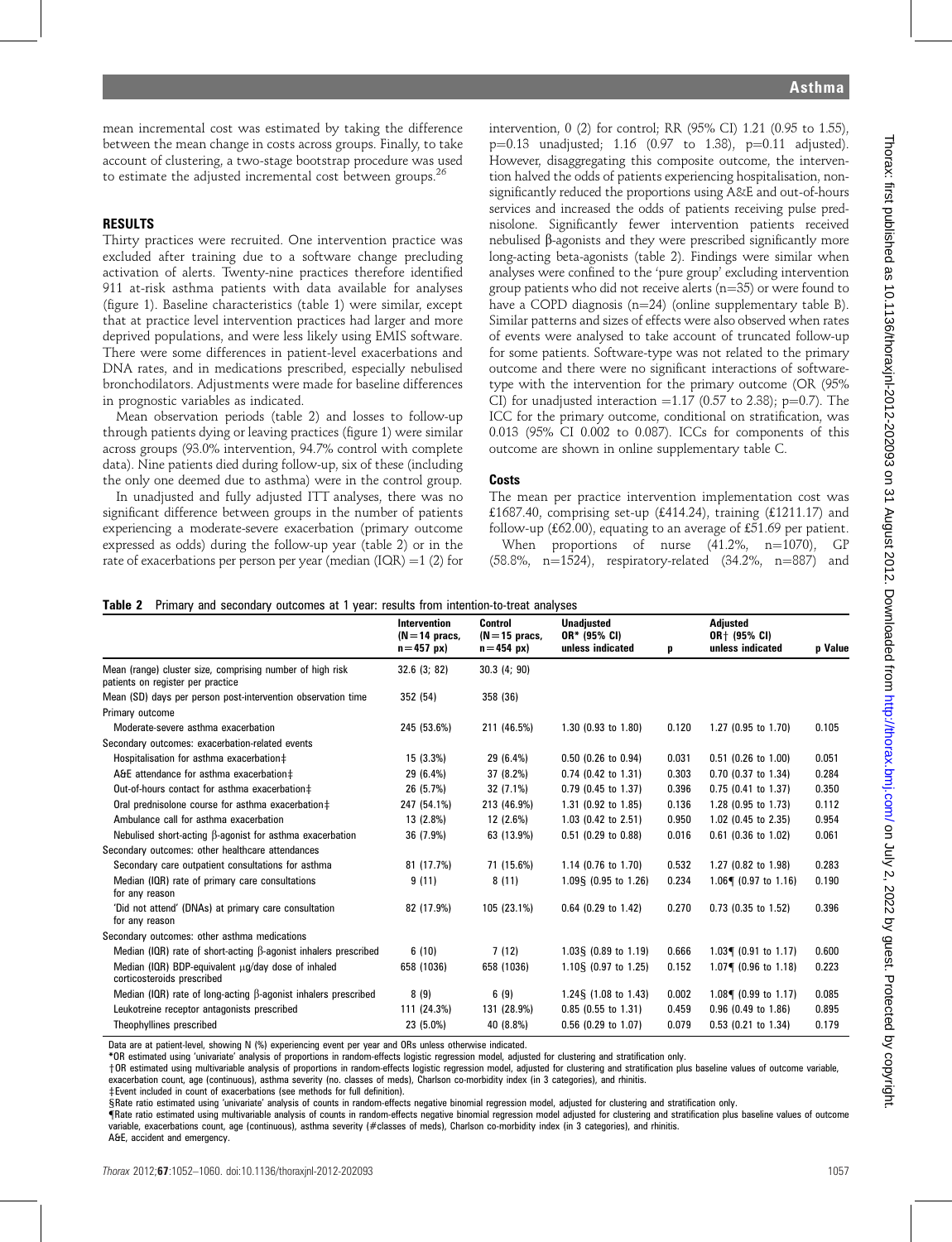non-respiratory-related visits (65.8%,  $n=1707$ ) obtained from manual extraction of data on 2594 visits from a sub-sample of 139 patients were applied to all primary care contacts, mean primary care costs were estimated to be similar in both groups during baseline and follow-up (table 3). Estimated medication costs were also similar. Out-of-hours costs tended to be lower during follow-up for both groups, whereas secondary care costs tended to be higher (mean change estimates favoured the intervention group for both). Overall, there was an increase in costs for both groups but the increase was larger for the control group resulting in an overall (unadjusted) incremental cost of -£88.91 per patient (table 3) that is, mean NHS costs were lower in intervention compared to control practices despite the additional £52 cost of implementing the intervention. When clustering was accounted for the adjusted mean per patient cost was estimated as  $-$ £138.21 (95% CI  $-$ £1248.36 to £910.58, p=0.837).

# End of study questionnaire

Eleven of 14 intervention practices returned questionnaires, with at least two categories of staff (GP, nurse, receptionist) responding from each. Results (online supplementary table A) suggest almost all staff felt the alerts were useful to at least some extent and would continue using them, most felt they did not increase workload and negative comments were received from only one practice. Despite this, 70% felt that the alerts had altered their management only slightly or not at all.

# **DISCUSSION**

#### Summary of findings

Establishing electronic alerts linked to asthma risk registers and providing training on their use to facilitate access and provision of opportunistic asthma care did not reduce a composite indicator of moderate-severe exacerbations using contemporaneous<sup>17</sup> or current definitions.27 However, these definitions include an

indicator of good practice (prescription of prednisolone for exacerbations) alongside adverse outcomes (A&E attendances, hospitalisations), and potentially mask the benefits of this type of intervention, particularly for patients with severe asthma experiencing frequent exacerbations. Considering this, we showed reductions in hospitalisations and nebulised  $\beta$ -agonists prescribed; and increases in prescription of preventive therapies as per guidelines that is, oral prednisolone for exacerbations and long-acting beta-agonists for patients already on inhaled corticosteroids. There were also non-significant reductions in A&E attendances and DNAs for routine appointments. Although numerous endpoints were examined with only a few secondary outcomes showing consistently significant findings, the overall pattern of results suggest that use of asthma risk registers improved patient management (eg, more appropriate prescribing) and patient outcomes (reduced crisis events, including hospitalisations). Furthermore, the intervention was generally well-accepted and did not increase costs.

## Interpretation in light of previous research

Hospitalisation represents a significant event in the lives of asthma patients, is an indicator of severity, predicts re-admission and death<sup>28 29</sup> and constitutes a major expense.<sup>4 6</sup> Identifying methods for reducing hospitalisations is therefore paramount to patients, healthcare providers and funders. Although small numbers (7%) experienced hospitalisations, our intervention reduced admissions by a similar magnitude to that observed across more intensive asthma education programmes,<sup>10</sup> including among children<sup>30</sup> or adults attending  $A \& E$  for asthma.<sup>31</sup> Poor adherence, including failing to attend appointments, is common among at-risk patients<sup>79</sup> and notably only 20% of our sample attended secondary care asthma clinics, highlighting the importance of primary care intervention.

Asthma risk registers represent a complex intervention and any beneficial effects may stem from impacts of the alerts and

|                   |                         | <b>Respiratory related</b> |                           |                       |                            | <b>Non-respiratory related</b> |                   |                       |                            | <b>Overall</b>  |                   |                        |                            |
|-------------------|-------------------------|----------------------------|---------------------------|-----------------------|----------------------------|--------------------------------|-------------------|-----------------------|----------------------------|-----------------|-------------------|------------------------|----------------------------|
| Item              | Group                   |                            | <b>Baseline Follow-up</b> | Change                | <b>Incremental</b><br>cost | <b>Baseline</b>                | Follow-up         | Change                | <b>Incremental</b><br>cost | <b>Baseline</b> | Follow-up         | Change                 | <b>Incremental</b><br>cost |
| Intervention cost | Intervention<br>Control | $\qquad \qquad -$          | £51.69                    | £51.69                | £51.69                     |                                |                   |                       |                            |                 | £51.69            | £51.69                 | £51.69                     |
| Primary care      |                         |                            |                           |                       |                            |                                |                   |                       |                            |                 |                   |                        |                            |
| No. contacts      | Intervention            | 4.06                       | 3.92                      | $-0.14$               |                            | 7.83                           | 7.56              | $-0.26$               |                            | 11.88           | 11.48             | $-0.40$                |                            |
|                   | Control                 | 3.98                       | 3.80                      | $-0.18$               |                            | 7.68                           | 7.33              | $-0.35$               |                            | 11.66           | 11.12             | $-0.54$                |                            |
| Cost              | Intervention            | £104.39                    | £100.88                   | $-\text{\pounds}3.51$ | £1.21                      | £200.89                        | £194.13           | $-£6.76$              | £2.33                      | £305.28         | £295.01           | $-\text{\pounds}10.27$ | £3.54                      |
|                   | Control                 | £102.42                    | £97.70                    | $-£4.72$              |                            | £197.11                        | £188.02           | $-\text{\pounds}9.09$ |                            | £299.54         | £285.73           | $-E13.81$              |                            |
| Secondary care    |                         |                            |                           |                       |                            |                                |                   |                       |                            |                 |                   |                        |                            |
| No. contacts      | Intervention            | 0.86                       | 0.63                      | $-0.23$               |                            | 2.65                           | 2.56              | $-0.09$               |                            | 3.51            | 3.19              | $-0.32$                |                            |
|                   | Control                 | 0.89                       | 0.67                      | $-0.22$               |                            | 2.49                           | 2.34              | $-0.15$               |                            | 3.38            | 3.00              | $-0.37$                |                            |
| Cost              | Intervention            | £250.68                    | £274.97                   | £24.29                | £3.60                      | £673.13                        | £684.98           | £11.85                | $-E121.52$                 | £923.81         | £959.95           | £36.14                 | $-E117.93$                 |
|                   | Control                 | £322.29                    | £342.99                   | £20.70                |                            | £700.84                        | £834.21           | £133.37               |                            |                 | £1023.13 £1177.20 | £154.07                |                            |
| Out of hours      |                         |                            |                           |                       |                            |                                |                   |                       |                            |                 |                   |                        |                            |
| No. contacts      | Intervention            | 0.26                       | 0.16                      | $-0.09$               |                            | 0.26                           | 0.17              | $-0.09$               |                            | 0.52            | 0.34              | $-0.18$                |                            |
|                   | Control                 | 0.27                       | 0.28                      | 0.01                  |                            | 0.54                           | 0.39              | $-0.15$               |                            | 0.81            | 0.67              | $-0.14$                |                            |
| Cost              | Intervention            | £10.83                     | £7.49                     | $-\text{\pounds}3.34$ | $-\text{\pounds}3.71$      | £10.46                         | £6.28             | $-£4.18$              | £2.34                      | £21.29          | £13.76            | $-\text{\pounds}7.52$  | $-\text{\pounds}1.37$      |
|                   | Control                 | £11.09                     | £11.46                    | £0.37                 |                            | £20.58                         | £14.07            | $-£6.52$              |                            | £31.67          | £25.52            | $-£6.15$               |                            |
| Medication        |                         |                            |                           |                       |                            |                                |                   |                       |                            |                 |                   |                        |                            |
| No.               | Intervention            | 25.67                      | 17.82                     | $-7.85$               |                            | 38.59                          | 37.74             | $-0.85$               |                            | 64.26           | 55.56             | $-8.70$                |                            |
| prescriptions     | Control                 | 19.76                      | 18.75                     | $-1.00$               |                            | 39.93                          | 42.68             | 2.75                  |                            | 59.68           | 61.43             | 1.75                   |                            |
| Cost              | Intervention            | £488.62                    | £488.49                   | $-£0.13$              | £9.24                      | £390.82                        | £381.14           | $-\text{\pounds}9.68$ | $-\text{\pounds}34.08$     | £879.45         | £869.64           | $-£9.81$               | $-E24.84$                  |
|                   | Control                 | £489.25                    | £479.88                   | $-\text{\pounds}9.37$ |                            | £377.09                        | £401.48           | £24.40                |                            | £866.33         | £881.36           | £15.03                 |                            |
| <b>Total cost</b> | Intervention            | £854.52                    | £923.52                   | £69.00                | £62.03                     | £1275.31                       | £1266.53          | $-£8.77$              | $-£150.94$                 | £2129.83        | £2190.06          | £60.23                 | $-\text{\pounds}88.91$     |
|                   | Control                 | £925.06                    | £932.03                   | £6.97                 |                            |                                | £1295.62 £1437.79 | £142.17               |                            |                 | £2220.68 £2369.81 | £149.14                |                            |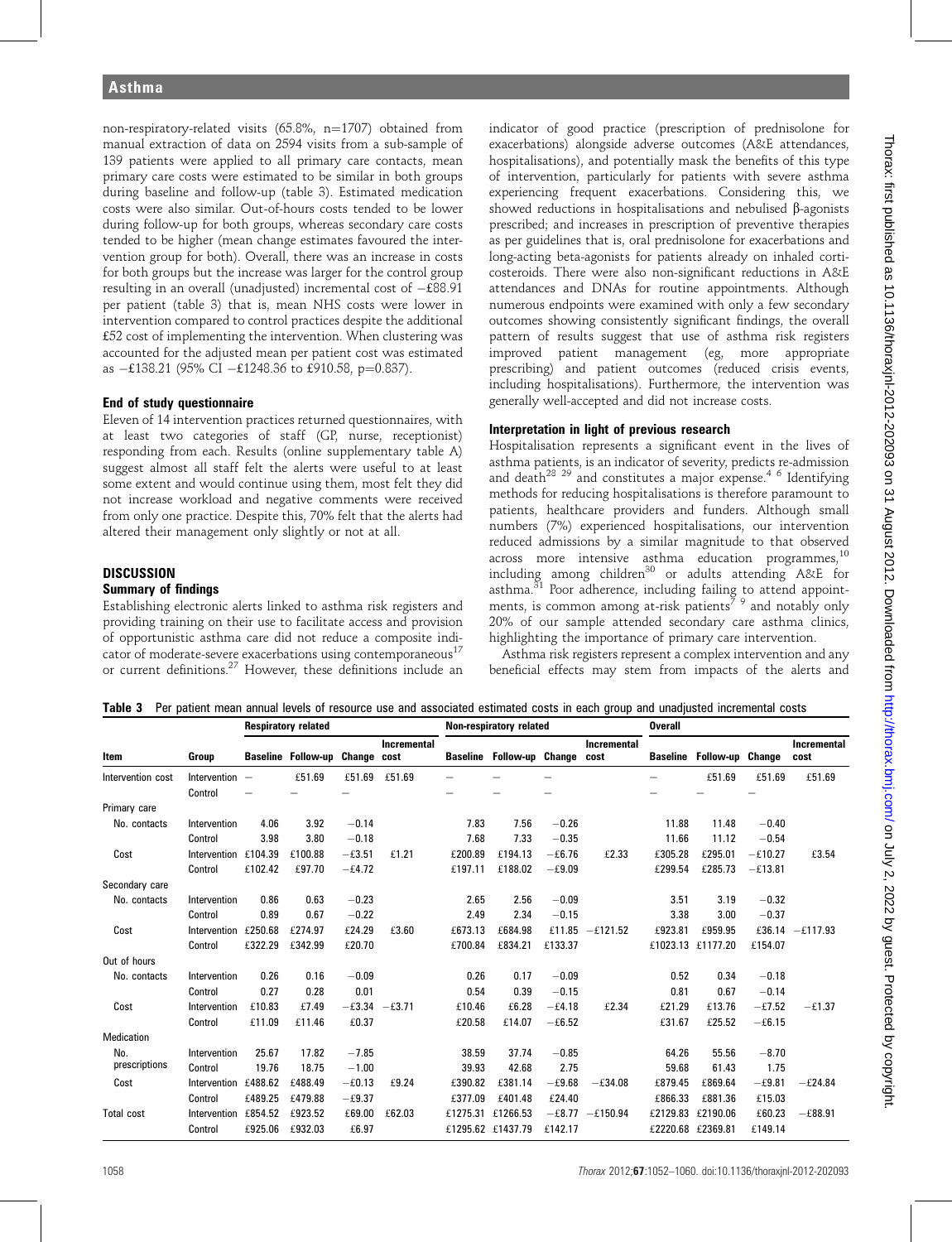training on enhanced access, improved routine and emergency care and/or increased opportunistic asthma management. However, feedback from staff suggests that despite recognising the utility of the registers, they perceived few impacts on their management, including the ability of receptionists to prioritise appointments. The mechanisms of any effects therefore remain unexplored, though they were not dependent on practice software-type and nature of the alerts and likely stem from a combination of the training and electronic flagging of at-risk patients. Patient education is considered essential to asthma management, but health professional education has been less well-investigated.<sup>32</sup> However, in the more intensive ELECTRA study intervention,<sup>33</sup> review of at-risk asthma patients in a nurseled clinic, and educational outreach and promotion of guidelines for at-risk asthma to primary care clinicians delayed time to first presentation and reduced the proportion of at-risk patients attending with exacerbations (OR 0.62, CI 0.83 to 1.01).

#### Strengths and limitations

Variability in the characteristics of practices and their implementation of the intervention may explain the wide CIs around estimates of effects and costs, but also increases generalisability of the findings. Use of anonymous, routinely available data to assess outcomes ensures applicability of findings to all at-risk asthma patients. However, it failed to provide a more patientfocussed outcome suitable for use in a full cost-effectiveness analysis and there were some difficulties with data extraction. Practice software did not permit accurate or comprehensive determination of whether primary care attendances were nurse or GP-led, or related to asthma. Consequently, data were manually extracted for a sub-sample to inform the primary care resource utilisation and costs, though this represented a small proportion of total costs. Incomplete coding of hospitalisations and A&E attendances in practice records also meant there was potential for some exacerbations treated only in hospital to be missed. However, 86% of all exacerbations identified were associated with a prescription of prednisolone in primary care, which is comprehensively coded, so numbers are likely to be small and to have had minimal impact on results since control and intervention groups would have been similarly affected. We also undertook manual review of clinical information and selected blind checks for the 15% of patients for whom the number of exacerbations was uncertain, manual review of consultation data for up to five patients per practice, and validation with other sources where possible to maximise the accuracy and completeness of our data.

#### CONCLUSIONS AND IMPLICATIONS

Our findings suggest potential clinical benefit for a group at serious risk from their asthma, who utilise a high proportion of costly healthcare resources and, as a result of psychosocial problems, often have difficulty engaging with healthcare services and interventions. The use of registers for these patients may reduce hospitalisations and improve aspects of their care, such as prescribing practice, with no increase in perceived staff workload or costs. This study does not provide conclusive evidence to support the suggestion in current British asthma guidelines<sup>1</sup> that asthma risk registers may be helpful. However, it informs how they can be implemented in practice and provides a basis for further research studies.

Acknowledgements With thanks to Asthma UK for funding, all the practices and their staff involved, patient representatives on the Project Management Group

Penny Vicary and Margaret Kent, Dr Shuaib Nasser, Dr Richard Gilbert and Dr John Battersby who served on the Independent Trial Steering Committee, and Database Manager Tony Dyer, Computer Science student Ricardo Ramirez-Gonzalez and Researcher Adam Martin for database development and assistance with database programming and costing respectively.

**Contributors** All authors had full access to all of the data (including statistical reports and tables) in the study and can take responsibility for the integrity of the data and the accuracy of the data analysis. JRS was a joint principal investigator. She was involved in the pilot study, contributed to the original protocol design, led the funding application and co-ordinated the overall running of the project. She oversaw the outcome and cost analyses, contributed to interpretation of findings and drafted and edited the paper. MJN led the pilot study, contributed to protocol design, led the design and delivery of the intervention, advised on data collection and coding, contributed to interpretation of findings, drafted sections on the intervention in the methods and commented on drafts. SM was responsible for day-to-day project management, undertook practice recruitment and liaison, was involved in data collection, coding and management, drafted sections on recruitment, data collection and coding in the methods, contributed to interpretation of findings and commented on drafts. JM undertook practice recruitment and liaison, was involved in data collection, coding and management, drafted sections on data collection and coding in the methods, and commented on drafts. GMP oversaw randomisation, planned and conducted outcomes analyses, contributed to interpretation of findings, drafted sections/tables on the outcomes analyses in the methods and results, and commented on drafts. GRB conducted and interpreted the cost analyses, drafted sections on costs in the methods and results, and commented on drafts. JW was involved in the pilot study, contributed to intervention design and delivery, and commented on drafts. RH contributed to protocol design and the funding application, advised on analyses, and commented on drafts. BDWH contributed to protocol design, advised on data coding, contributed to interpretation of findings, and commented on drafts. AH commented on the funding application, advised on intervention design and delivery, and commented on drafts. DBP advised on data collection, coding and management, and commented on drafts. IH commented on protocol design, advised on analyses, and commented on drafts. AMW was a joint principal investigator. He contributed to the original protocol design and funding application, and gained ethical and regulatory approvals. He chaired the trial steering group meetings, was involved with the analysis plan, commented on drafts and edited the final paper.

Funding This study was funded by Asthma UK (Project no. 06/047). Neither the funder nor sponsor had a role in the design, data collection, analysis, interpretation, writing up, or decision to submit for publication, responsibility for which rested solely with the authors.

#### Competing interests None.

**Ethics approval** Ethics approval was provided by Norfolk Research Ethics Committee (reference number 06/Q0101/200).

Provenance and peer review Not commissioned; externally peer reviewed.

#### **REFERENCES**

- British Thoracic Society & Scottish Intercollegiate Guideline Network. British guideline on the management of asthma. Thorax 2003;58(Suppl 1):i1-94.
- 2. **Masoli M,** Fabian D, Holt S, et al. The global burden of asthma: executive summary of the GINA Dissemination Committee report. Allergy 2004;59:469-78.
- 3. Rabe KF, Adachi M, Lai CK, et al. Worldwide severity and control of asthma in children and adults: the global asthma insights and reality surveys. J Allergy Clin  $Immunol$  2004;114:40-7.
- 4. **Barnett SB,** Nurmagambetov TA. Costs of asthma in the United States: 2002-2007. J Allergy Clin Immunol 2011;127:145-52.
- 5. **Hoskins G,** McCowan C, Neville RG, et al. Risk factors and costs associated with an asthma attack. Thorax  $2000;55:19-24$ .
- 6. Vervloet D, Williams AE, Lloyd A, et al. Costs of managing asthma as defined by a dervied Asthma Control Test (TM) score in seven European countries. Eur Respir  $Rev 2006:15:17-23.$
- Sturdy PM, Victor CR, Anderson HR, et al. Psychological, social and health behaviour risk factors for deaths certified as asthma: a national case-control study. Thorax 2002;57:1034-9.
- 8. Wainwright NW, Surtees PG, Wareham NJ, et al. Psychosocial factors and incident asthma hospital admissions in the EPIC-Norfolk cohort study. Allergy  $2007;62:554-60.$
- Yoon R, McKenzie DK, Miles DA, et al. Characteristics of attenders and nonattenders at an asthma education programme. Thorax  $1991;46:886-90$ .
- 10. Gibson PG, Powell H, Coughlan J, et al. Self-management education and regular practitioner review for adults with asthma. Cochrane Database Syst Rev 2002;(3): CD001117.
- 11. **Smith JR,** Mugford M, Holland R, et al. Psycho-educational interventions for adults with severe or difficult asthma: a systematic review. J Asthma 2007:44:219-41.
- 12. **Sturdy PM,** Butland BK, Anderson HR, et al. Deaths certified as asthma and use of medical services: a national case-control study. Thorax 2005;60:909-15.